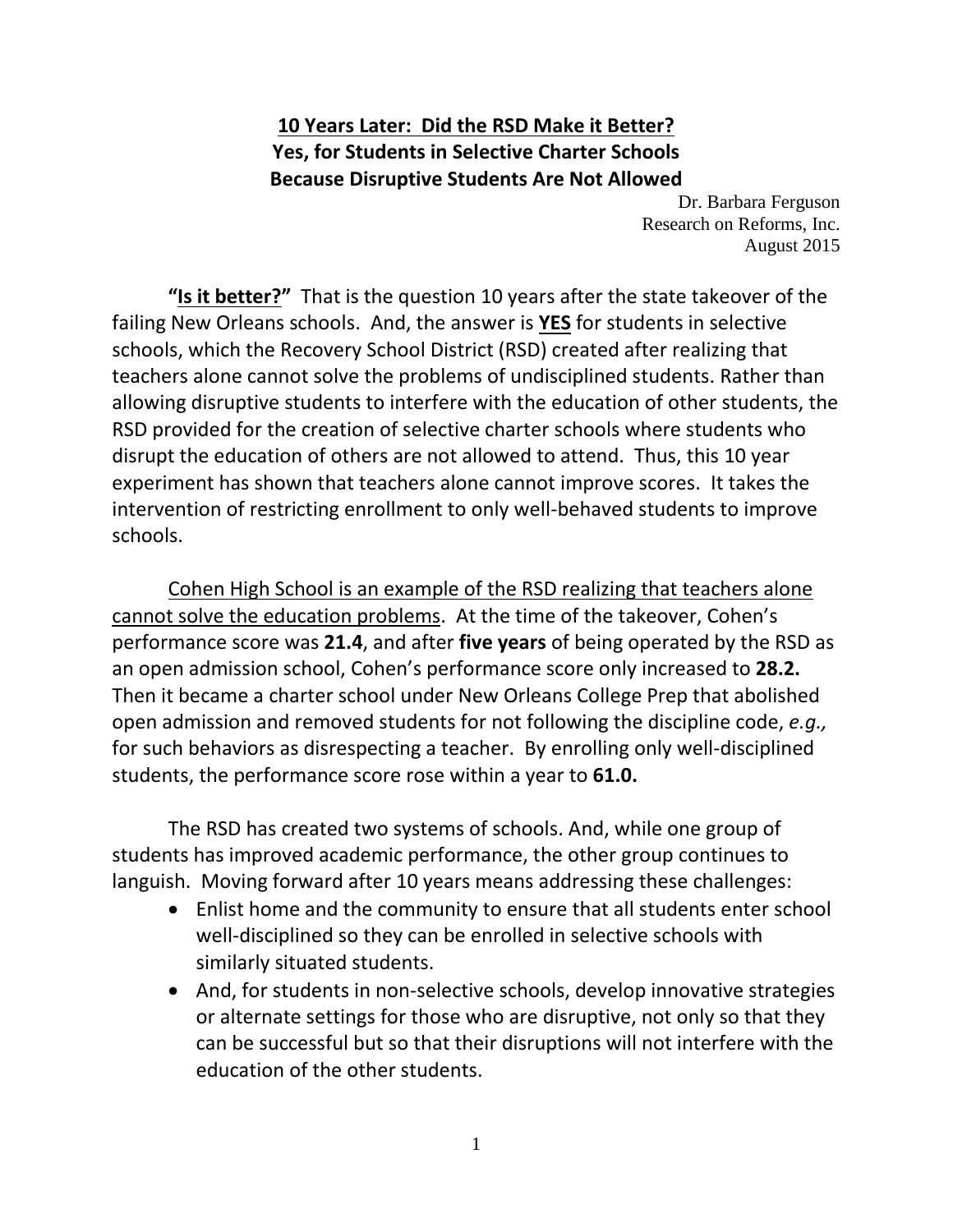### **RSD Creates Selective Charter Schools Because Teachers Alone Cannot Solve the Problems of Undisciplined, Unmotivated Students**

The Recovery School District (RSD) was bold enough to realize that teachers alone cannot solve the problems of undisciplined, unmotivated students. Such students disrupt the learning of all students in the classroom. Thus, the RSD intervened, allowing charter operators to create schools where disruptive behaviors, such as, cheating, lying, fighting, disturbing class and being disrespectful to teachers, are not tolerated. Students must have acceptable social skills; thus, teachers can focus on academic skills.

After 10 years, the RSD experiment has shown that there are factors outside of the school that have a greater impact on student achievement than inschool factors.

In-school factors, such as class size and teacher quality, do not have as significant an impact on improved school achievement as do out-of-school factors that impact acceptable behavior and motivation to learn. Researchers must isolate the variables that cause children and youth to enter school well-behaved and ready to learn, then integrate their findings into society. Until that time, students with disruptive behaviors will continue to be placed in other schools, both traditional and non-selective charters, where teachers assume the dual roles of teaching students and disciplining them. Parents of well-behaved children and youth in these schools suffer because teachers must attend to the problems of students who are repeatedly disruptive.

The selective charter schools with similar students are not the majority of schools. Most schools are open admission and teachers must handle the problems of having constantly disruptive students. In these schools, students still achieve, but at a lesser rate. These schools face greater obstacles and should not be compared with selective schools.

#### **Teaching and Discipline**

All teachers, whether in selective schools or not, have to discipline students. Most students at one time or another break school rules. That comes with being a child or adolescent and growing up. But, serious discipline problems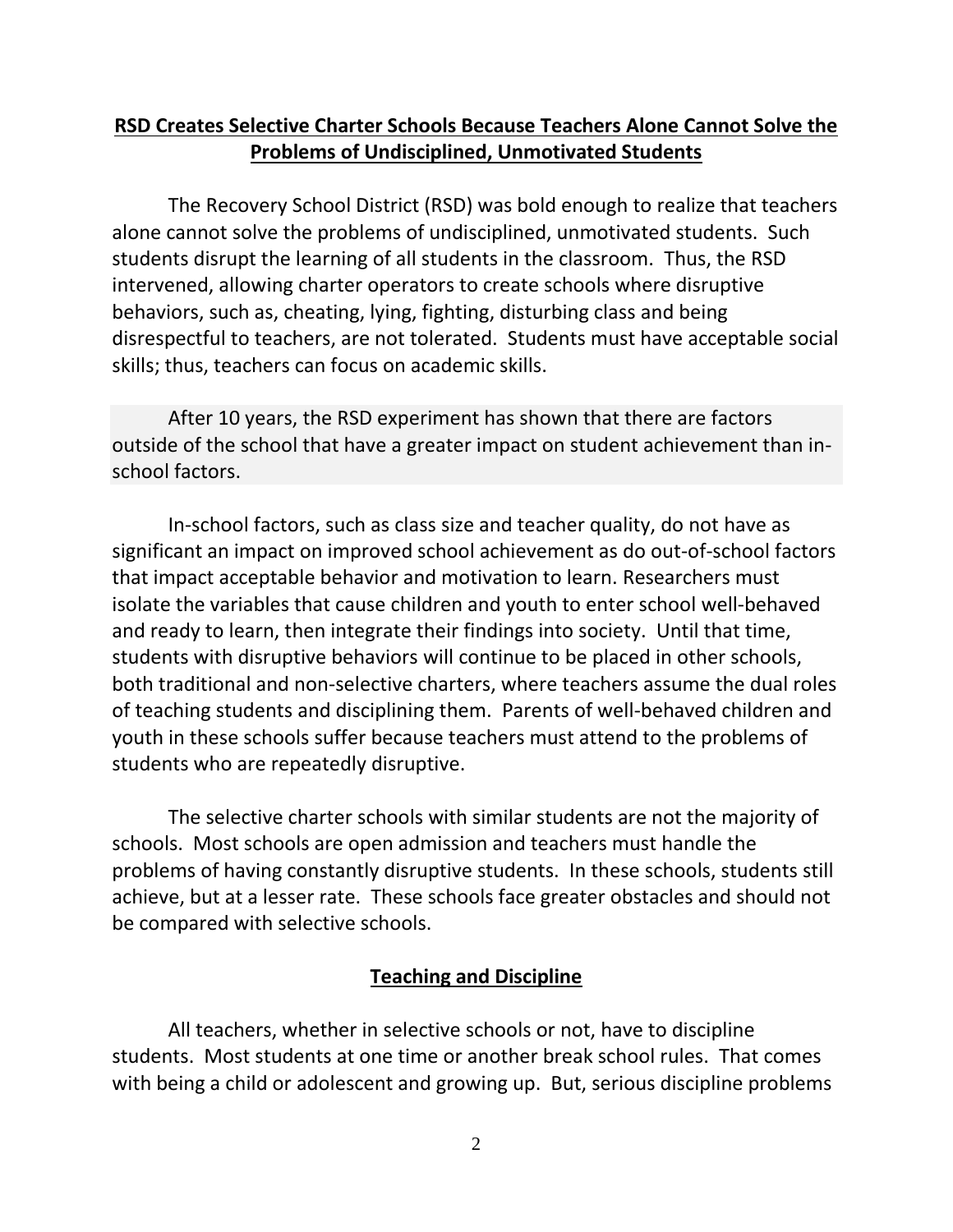can be distinguished from ordinary misbehaviors that all teachers handle. In selective schools, students with serious discipline problems or with repeated minor misbehaviors are either not admitted or removed. Thus, teachers in selective schools are able to spend more time engaging their students in learning.

The teacher is the most important **in-school factor** that impacts a child's achievement. However, the most important **overall factor** that impacts the child's achievement is the home. Some students come from homes where they have learned self-discipline; others do not. Some families are successful in teaching their children social skills; other try and are not successful. Whatever the reasons, the issue is that teachers alone cannot solve the problems of educating and this 10 year experiment has shown just that.

#### **Similar Schools for Similar Students**

Similar schools for similar students could be the catch phrase for the takeover. Well-behaved, motivated students get to attend schools with other well-behaved, motivated students. Those with behavior problems are not allowed in these schools. Perhaps, there should be more schools for wellbehaved, motivated students as those currently in existence have full enrollments.

Does it make a difference if the student is white, black, Asian, or Hispanic? No. Does it make a difference if the student is wealthy or poor? No. The only similarity among the students that is required in the selective schools is that they are well-behaved and motivated to learn. There is diversity in race, creed and socio-economic status. There is singularity in conduct.

## **Comparing** *School Performance Scores* **in Schools that Changed from Open Enrollment to Selective Admission Following the Takeover**

Below is an analysis of test scores of three failing, open enrollment schools that were taken-over, and then changed to selective admission charter schools.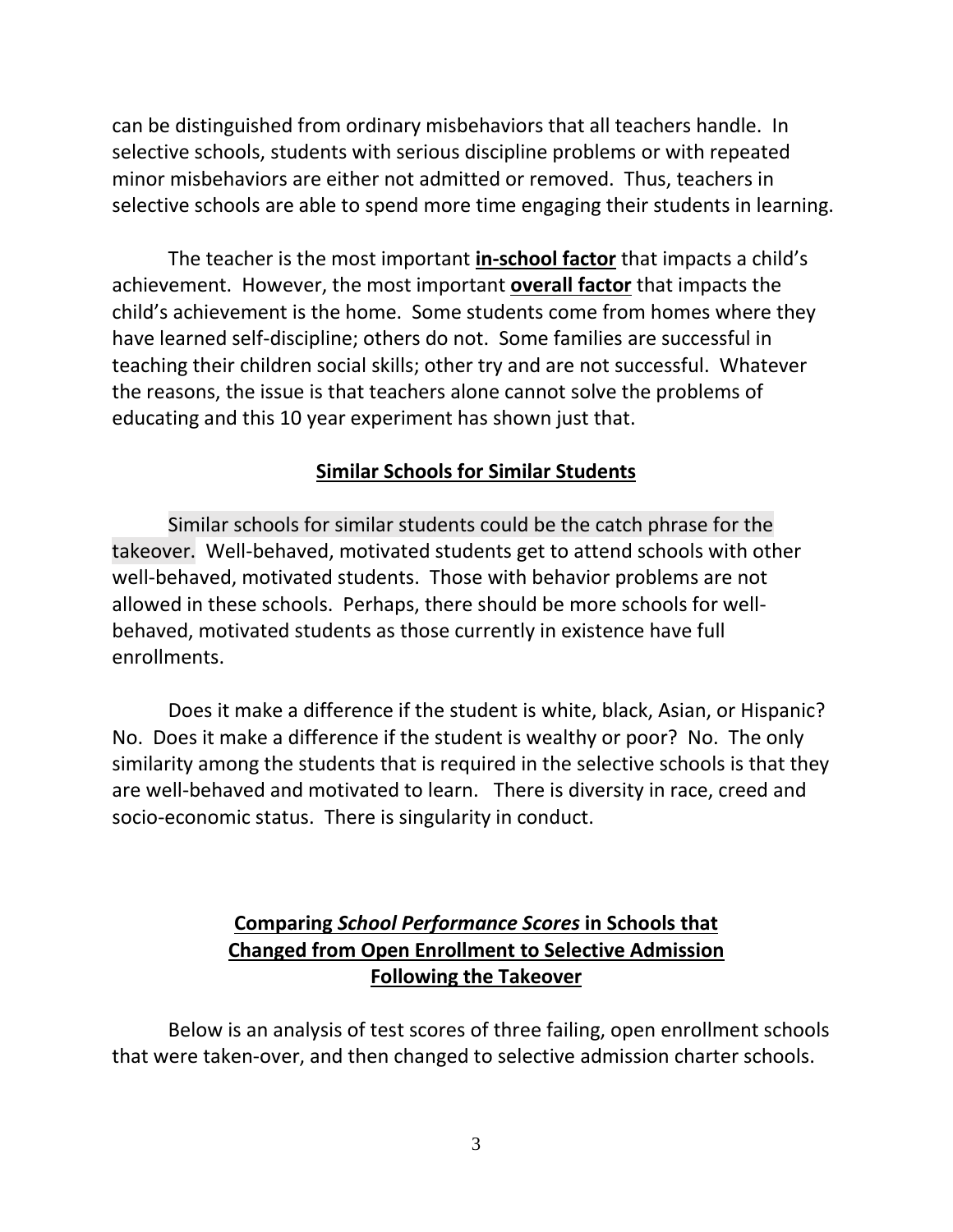| Before the Takeover:         |             | After the Takeover:                      |              |               |
|------------------------------|-------------|------------------------------------------|--------------|---------------|
| All open enrollment schools. |             | All selective admission charter schools. |              |               |
| Pre-Takeover                 | 2004-05 SPS | New School Name                          | <b>SPS</b>   | <b>SPS</b>    |
| <b>School Name</b>           |             |                                          | 3 yrs. after | 10 yrs. after |
|                              |             |                                          | Takeover     | Takeover      |
| All open                     |             | All became selective                     |              |               |
| enrollment                   |             | admission charter schools                |              |               |
| Sophie Wright                | 31.3        | Sophie Wright Academy of                 | 74.3         | 73.9          |
| Middle                       |             | Academic Excellence                      |              |               |
| <b>Phillips Middle</b>       | 26.4        | E. Phillips KIPP Believe                 | 98.6         | 83.5          |
|                              |             | <b>College Prep</b>                      |              |               |
| Lafayette                    | 44.4        | Lafayette Academy                        | 58.8         | 81.7          |
| Elementary                   |             |                                          |              |               |

The three schools above were all open enrollment schools prior to the state takeover. Following the takeover, each re-opened as a selective admission charter school, either denying admission to, or removing children and youth with disruptive behaviors.

## **Comparing** *School Performance Scores* **in Schools that Remained as Open Enrollment Following the Takeover**

By comparison, schools that continued to be open enrollment schools showed little or no improvement. The three primary examples are three high schools that not only had a failing label at the time of the takeover, but were among the lowest performing high schools in the state.

- Cohen High School had a performance score of **21.4** at the time of the takeover. The RSD operated Cohen as an open enrollment school for **five** consecutive years, and Cohen's performance score was only **28.2** at the conclusion of those years. The RSD then contracted with a selective charter operator, New Orleans College Prep, which selectively admitted students, and removed students who were repeatedly disruptive. Its performance score is now **72.9.**
- Douglass High School had a performance score of **21.4** at the time of the takeover. The RSD operated Douglass as an open enrollment school for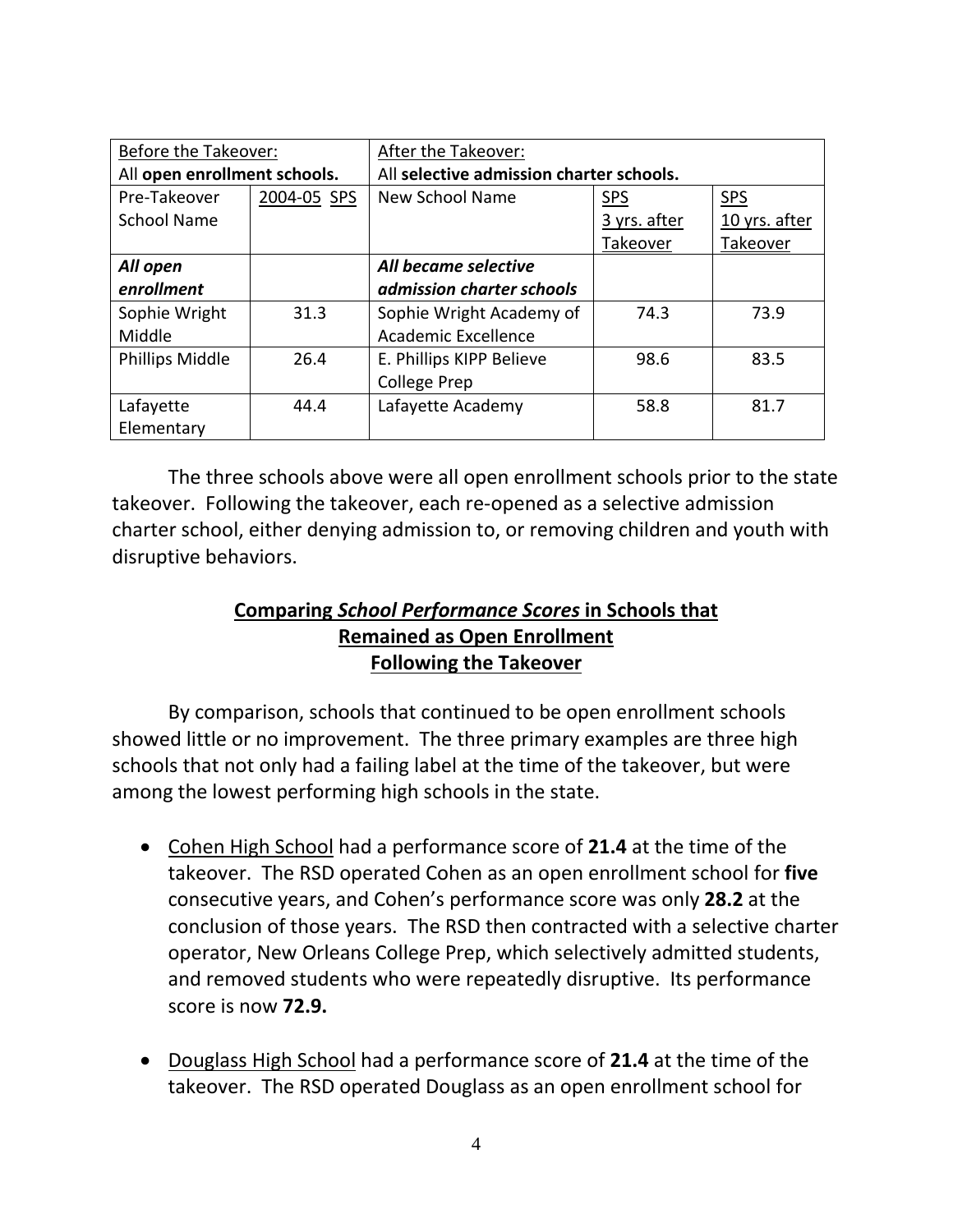**two** years, at the end of which time Cohen's performance score was even worse at **17.1**. Then, the RSD contracted with KIPP, which did not admit the Douglass students but selectively admitted other students following personal interviews with the parents. Among other disciplinary measures, KIPP mandates that students can be permanently removed for being absence or tardy on more than five occasions. Douglass had no such authority to remove students. Under KIPP, the performance score is now **61.0.**

 John McDonogh High School had a performance score of **25.1** at the time of the takeover. John McDonogh has remained as an open enrollment school. John McDonogh's performance score has declined to **16.1**.

The above three high schools were open enrollment schools at the time of the takeover and, following the takeover, continued to be operated for a while by the RSD as open enrollment schools. During the time that the RSD operated the schools as open enrollment schools, two of the three (Douglass and John McDonogh) **scored lower** than they had scored when operated by the local school board. Only when the RSD changed two of the schools to selective admission charter schools did the schools improve.

## **Absurd Inequity in Funding**

**None** of the above three notoriously low performing high schools that collectively enrolled nearly 3,000 students at the time of the takeover received any of the federal No Child Left Behind funds following Katrina. But, the three schools that were turned into selective admission charter schools, with a combined enrollment of less than 1,000 students, received a total of 1.8 million dollars. The selective admission charter schools did not have to overcome the depilating effects of disruptive and unmotivated students in the midst of their other students. Yet, the funds went to these selective schools instead of to the schools that faced the greatest barriers to student achievement.

#### **Selective Charters, or Simply "Selective"**

Whether the school is a selective charter, or simply a selective school, it outperforms other schools that are not selective.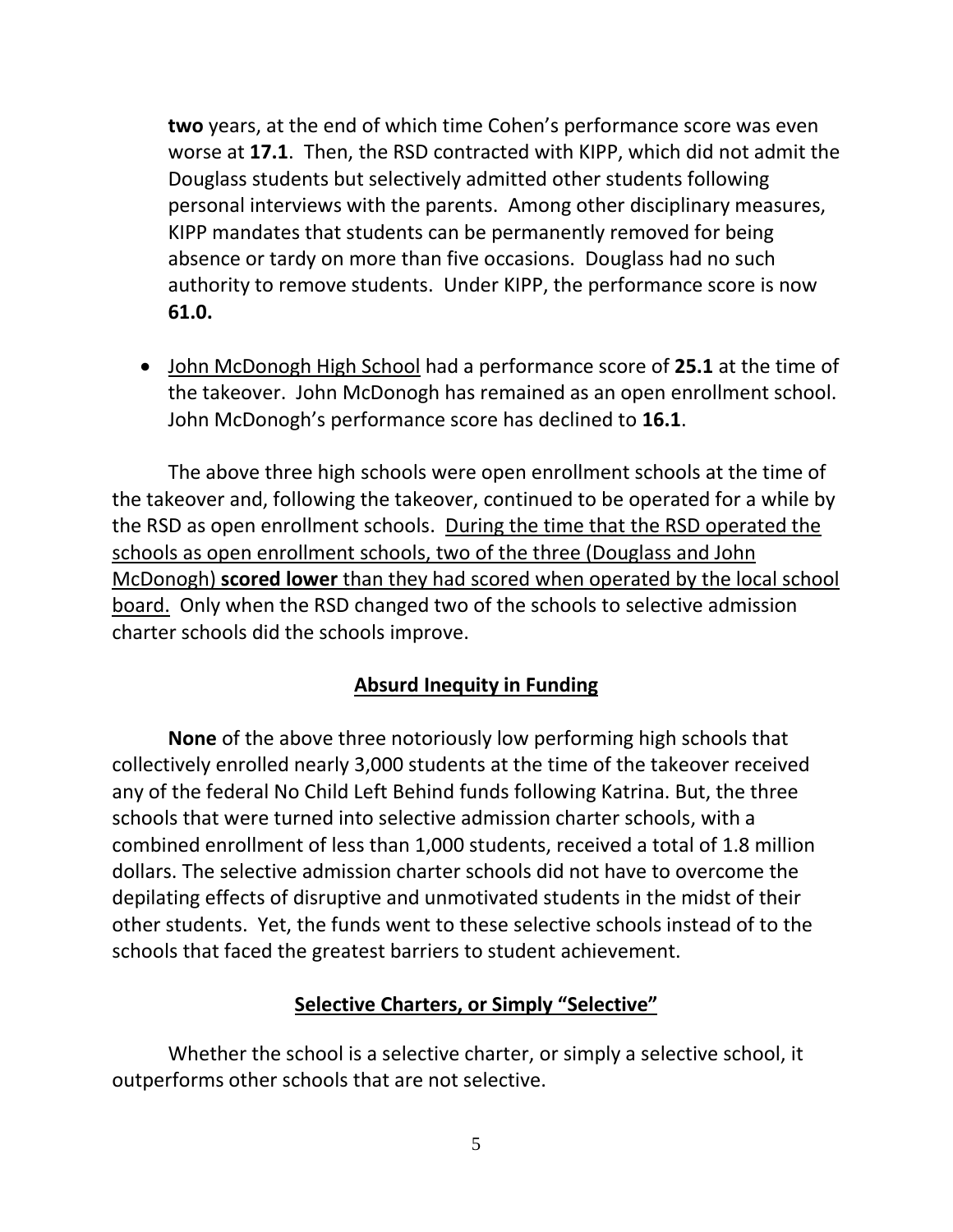For the failing schools in the takeover, changing from an open enrollment school to a selective admission charter school improved student achievement and school performance.

For the successful schools not taken-over, all of the successful high schools were selective high schools. They were not selective charter high schools, they were simply selective high schools, having been allowed to be selective by the local school board.

Thus, "selection" in general, rather than simply "charter school selection," is the determining factor that predisposes a school to significantly higher scores. Whether a traditional school is allowed to select (usually termed a magnet school), or whether a charter school is allowed to select, the results are the same: improved student achievement.

# **Let's Continue To Improve**

Now after 10 years, the 107 failing open enrollment schools taken-over and placed into the Recovery School District are divided into two groups: those that are selective admission and those that remain open enrollment. Clearly the selective schools are out performing the others. When the RSD's selective admission and open enrollment schools are combined, the RSD's overall performance still places the RSD at the bottom of the state ranking.

# **It is time to address how to improve the schools that are still failing, and this can be done by:**

- 1. Enlisting the home and the community to ensure that all students come to school well-behaved and ready to learn, then increase the numbers of selective schools to serve them, and
- 2. Developing innovative strategies and/or providing alternate settings for disruptive students in schools that are still labeled as failing schools, so that they can be successful, and so that they will not disrupt other students.
	- Provide additional resources because teachers in these schools have the greatest challenge.
	- Embrace the community and family in identifying alternate models for success.